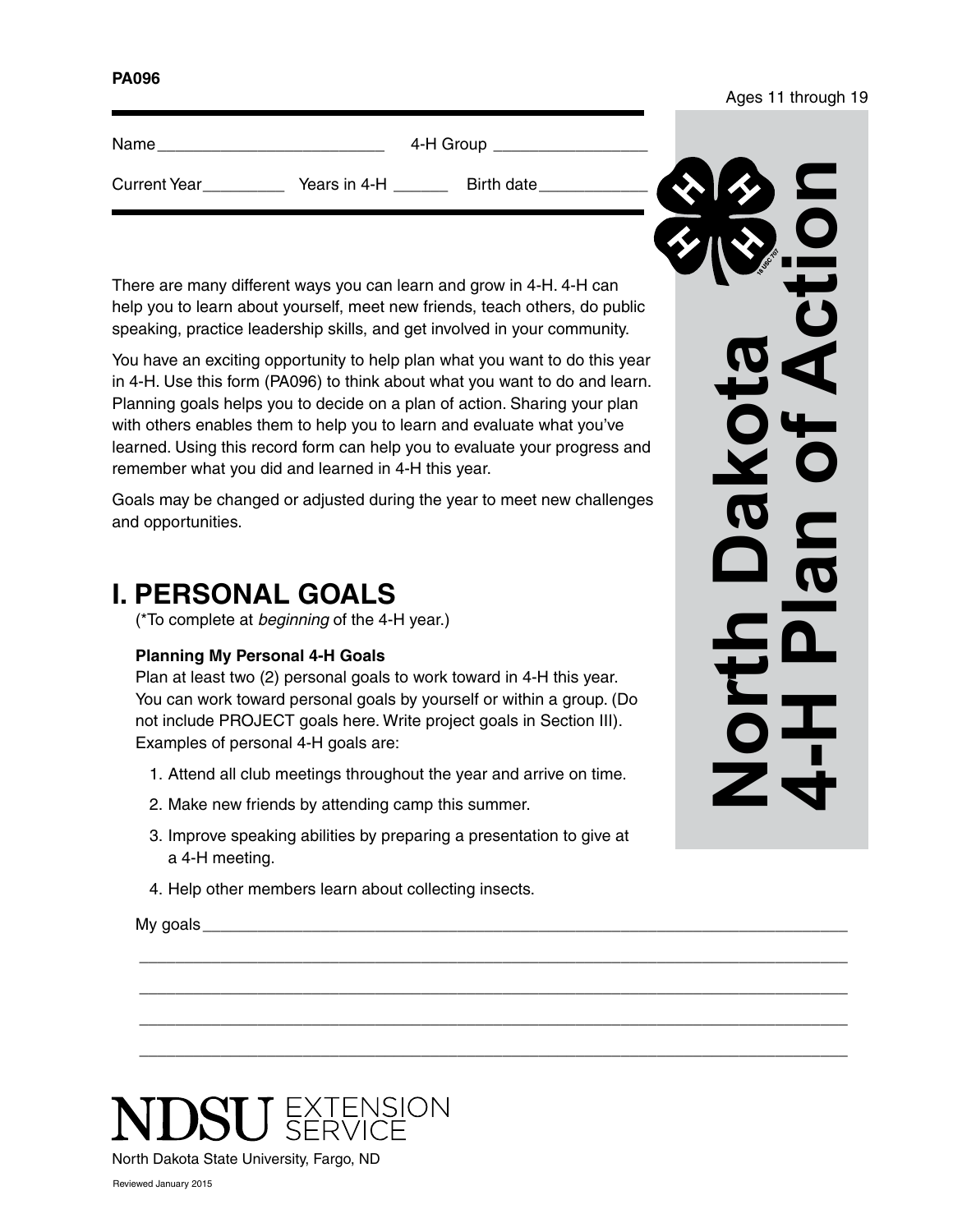List resources you need to complete your personal 4-H goals. (Examples: equipment or supplies, someone to help you learn, time and money)

\_\_\_\_\_\_\_\_\_\_\_\_\_\_\_\_\_\_\_\_\_\_\_\_\_\_\_\_\_\_\_\_\_\_\_\_\_\_\_

\_\_\_\_\_\_\_\_\_\_\_\_\_\_\_\_\_\_\_\_\_\_\_\_\_\_\_\_\_\_\_\_\_\_\_\_\_\_\_

\_\_\_\_\_\_\_\_\_\_\_\_\_\_\_\_\_\_\_\_\_\_\_\_\_\_\_\_\_\_\_\_\_\_\_\_\_\_\_

\_\_\_\_\_\_\_\_\_\_\_\_\_\_\_\_\_\_\_\_\_\_\_\_\_\_\_\_\_\_\_\_\_\_\_\_\_\_\_

\_\_\_\_\_\_\_\_\_\_\_\_\_\_\_\_\_\_\_\_\_\_\_\_\_\_\_\_\_\_\_\_\_\_\_\_\_\_\_

#### **LEARNING EXPERIENCES**

List your participation in talks, demonstrations, exhibits, radio and television appearances, news articles written, tours, camps, judging events and other learning experiences related to these goals.

\_\_\_\_\_\_\_\_\_\_\_\_\_\_\_\_\_\_\_\_\_\_\_\_\_\_\_\_\_\_\_\_\_\_\_\_\_\_\_

\_\_\_\_\_\_\_\_\_\_\_\_\_\_\_\_\_\_\_\_\_\_\_\_\_\_\_\_\_\_\_\_\_\_\_\_\_\_\_

\_\_\_\_\_\_\_\_\_\_\_\_\_\_\_\_\_\_\_\_\_\_\_\_\_\_\_\_\_\_\_\_\_\_\_\_\_\_\_

\_\_\_\_\_\_\_\_\_\_\_\_\_\_\_\_\_\_\_\_\_\_\_\_\_\_\_\_\_\_\_\_\_\_\_\_\_\_\_

\_\_\_\_\_\_\_\_\_\_\_\_\_\_\_\_\_\_\_\_\_\_\_\_\_\_\_\_\_\_\_\_\_\_\_\_\_\_\_

After you have planned your personal goals turn to Section III and plan your project(s) goals.

\_\_\_\_\_\_\_\_\_\_\_\_\_\_\_\_\_\_\_\_\_\_\_\_\_\_\_\_\_\_\_\_\_\_\_\_\_\_\_

\_\_\_\_\_\_\_\_\_\_\_\_\_\_\_\_\_\_\_\_\_\_\_\_\_\_\_\_\_\_\_\_\_\_\_\_\_\_\_

\_\_\_\_\_\_\_\_\_\_\_\_\_\_\_\_\_\_\_\_\_\_\_\_\_\_\_\_\_\_\_\_\_\_\_\_\_\_\_

\_\_\_\_\_\_\_\_\_\_\_\_\_\_\_\_\_\_\_\_\_\_\_\_\_\_\_\_\_\_\_\_\_\_\_\_\_\_\_

\_\_\_\_\_\_\_\_\_\_\_\_\_\_\_\_\_\_\_\_\_\_\_\_\_\_\_\_\_\_\_\_\_\_\_\_\_\_\_

\_\_\_\_\_\_\_\_\_\_\_\_\_\_\_\_\_\_\_\_\_\_\_\_\_\_\_\_\_\_\_\_\_\_\_\_\_\_\_

#### **LEADERSHIP**

List your leadership activities related to these goals. Indicate how you have shared with others. (optional for ages 11-13)

\_\_\_\_\_\_\_\_\_\_\_\_\_\_\_\_\_\_\_\_\_\_\_\_\_\_\_\_\_\_\_\_\_\_\_\_\_\_\_

\_\_\_\_\_\_\_\_\_\_\_\_\_\_\_\_\_\_\_\_\_\_\_\_\_\_\_\_\_\_\_\_\_\_\_\_\_\_\_

\_\_\_\_\_\_\_\_\_\_\_\_\_\_\_\_\_\_\_\_\_\_\_\_\_\_\_\_\_\_\_\_\_\_\_\_\_\_\_

\_\_\_\_\_\_\_\_\_\_\_\_\_\_\_\_\_\_\_\_\_\_\_\_\_\_\_\_\_\_\_\_\_\_\_\_\_\_\_

\_\_\_\_\_\_\_\_\_\_\_\_\_\_\_\_\_\_\_\_\_\_\_\_\_\_\_\_\_\_\_\_\_\_\_\_\_\_\_

\_\_\_\_\_\_\_\_\_\_\_\_\_\_\_\_\_\_\_\_\_\_\_\_\_\_\_\_\_\_\_\_\_\_\_\_\_\_\_

## **II. RESULTS OF THE PERSONAL 4-H GOALS I SET**

(\*To be completed at the *end* of the 4-H year.)

#### **KNOWLEDGE AND SKILLS GAINED IN COMPLETING THESE PERSONAL GOALS**

List the major things you learned and skills you gained while working toward your 4-H personal goals this year. Include things related to your plan on page 1. Think about listing other things you learned about yourself and ways you grew this year, such as getting along with others, developing your creativity, managing your time, improving your health, exploring careers, using science and technology, etc.

\_\_\_\_\_\_\_\_\_\_\_\_\_\_\_\_\_\_\_\_\_\_\_\_\_\_\_\_\_\_\_\_\_\_\_\_\_\_\_

\_\_\_\_\_\_\_\_\_\_\_\_\_\_\_\_\_\_\_\_\_\_\_\_\_\_\_\_\_\_\_\_\_\_\_\_\_\_\_

\_\_\_\_\_\_\_\_\_\_\_\_\_\_\_\_\_\_\_\_\_\_\_\_\_\_\_\_\_\_\_\_\_\_\_\_\_\_\_

\_\_\_\_\_\_\_\_\_\_\_\_\_\_\_\_\_\_\_\_\_\_\_\_\_\_\_\_\_\_\_\_\_\_\_\_\_\_\_

\_\_\_\_\_\_\_\_\_\_\_\_\_\_\_\_\_\_\_\_\_\_\_\_\_\_\_\_\_\_\_\_\_\_\_\_\_\_\_

\_\_\_\_\_\_\_\_\_\_\_\_\_\_\_\_\_\_\_\_\_\_\_\_\_\_\_\_\_\_\_\_\_\_\_\_\_\_\_

#### **CITIZENSHIP/COMMUNITY INVOLVEMENT**

List what you have done or how you are involved in your community as it relates to these goals. (optional for ages 11 to 13)

\_\_\_\_\_\_\_\_\_\_\_\_\_\_\_\_\_\_\_\_\_\_\_\_\_\_\_\_\_\_\_\_\_\_\_\_\_\_\_

\_\_\_\_\_\_\_\_\_\_\_\_\_\_\_\_\_\_\_\_\_\_\_\_\_\_\_\_\_\_\_\_\_\_\_\_\_\_\_

\_\_\_\_\_\_\_\_\_\_\_\_\_\_\_\_\_\_\_\_\_\_\_\_\_\_\_\_\_\_\_\_\_\_\_\_\_\_\_

\_\_\_\_\_\_\_\_\_\_\_\_\_\_\_\_\_\_\_\_\_\_\_\_\_\_\_\_\_\_\_\_\_\_\_\_\_\_\_

\_\_\_\_\_\_\_\_\_\_\_\_\_\_\_\_\_\_\_\_\_\_\_\_\_\_\_\_\_\_\_\_\_\_\_\_\_\_\_

\_\_\_\_\_\_\_\_\_\_\_\_\_\_\_\_\_\_\_\_\_\_\_\_\_\_\_\_\_\_\_\_\_\_\_\_\_\_\_

\_\_\_\_\_\_\_\_\_\_\_\_\_\_\_\_\_\_\_\_\_\_\_\_\_\_\_\_\_\_\_\_\_\_\_\_\_\_\_

\_\_\_\_\_\_\_\_\_\_\_\_\_\_\_\_\_\_\_\_\_\_\_\_\_\_\_\_\_\_\_\_\_\_\_\_\_\_\_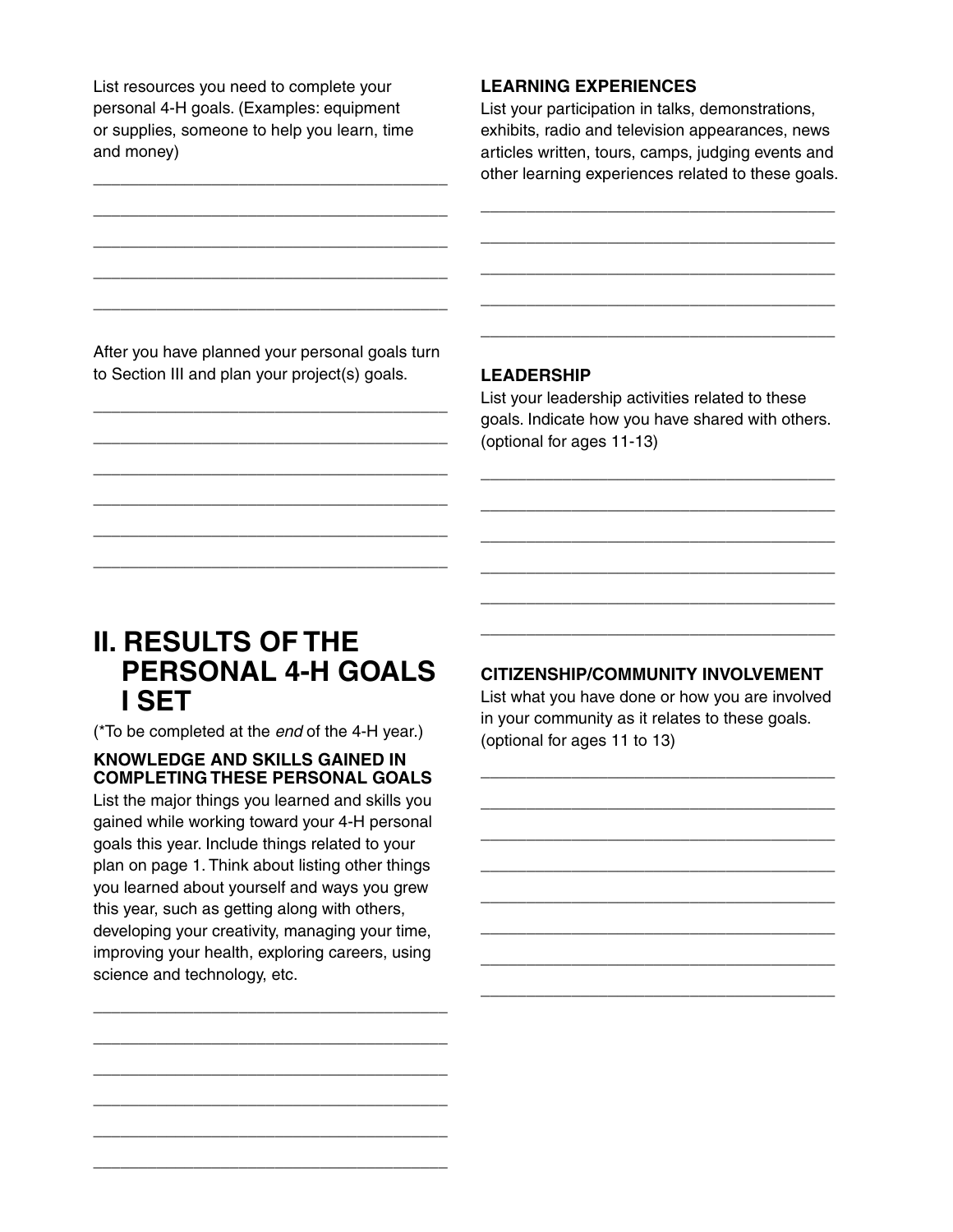# **V. PROJECT AND ACTIVITY PHOTOS**

(\*To use during the 4-H year.)

You may wish to attach photos to this page that relate to your 4-H experiences this year.